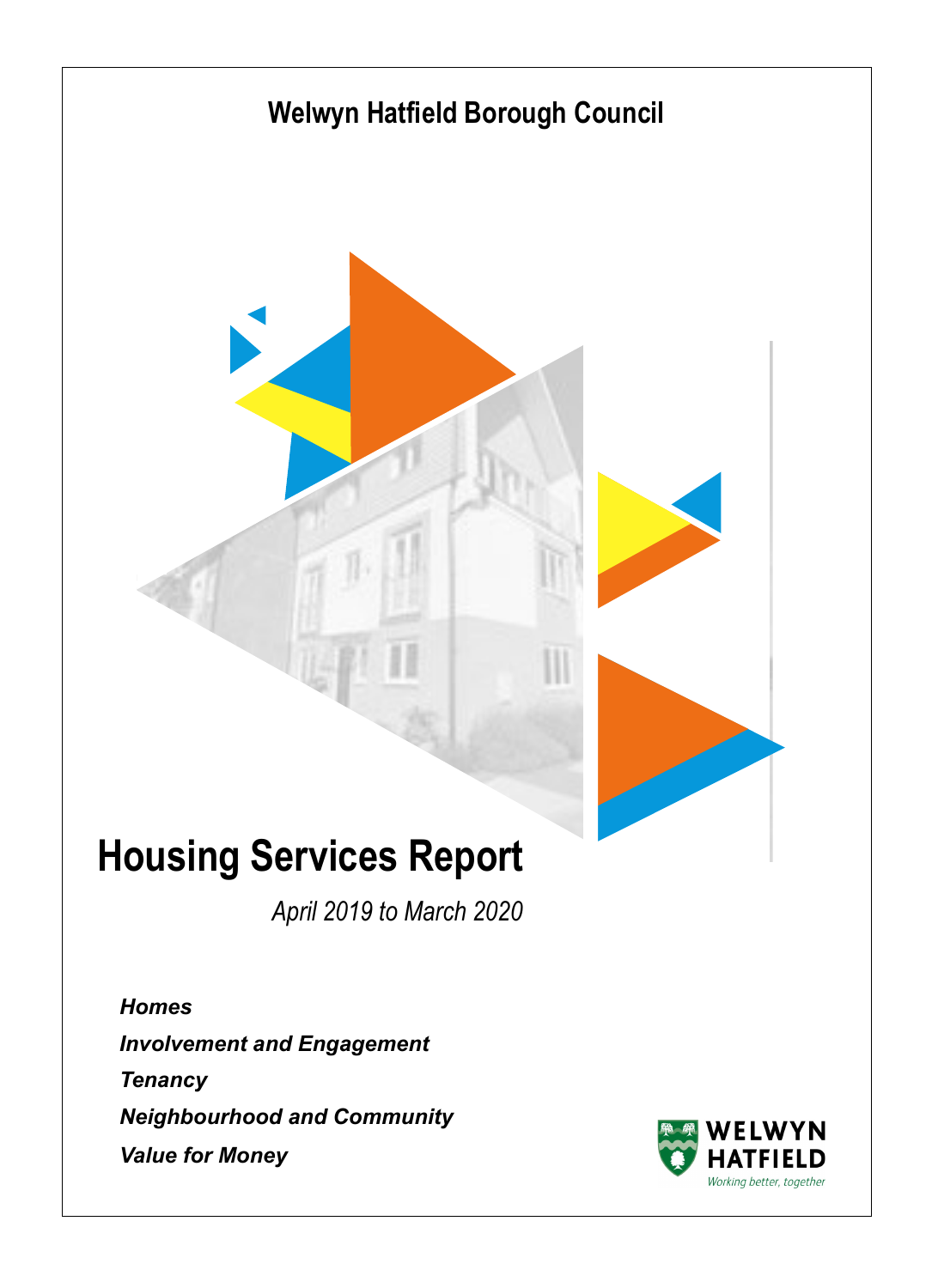

# **Welcome to our Housing Services Annual Report (2019-20)**

**This report provides an update of how we have performed in delivering housing services to our tenants and leaseholders.**

We are pleased to report strong performance in the services we provide to you and our continued success in building more, much-needed affordable housing in the borough.

We are so proud to have completed our new housing developments at Lilac Close and Lime Tree Court, Hatfield - our first new homes for 25 years. Our building programme goes from strength to strength, and we have many more new homes planned for the future.

We are particularly proud of the dedication shown by our staff teams who have been working hard to help keep your homes well maintained and in providing support and advice to tenants. We know that the introduction of Universal Credit has meant that tenants in receipt of welfare benefits have had to adjust to the new system and our teams, along with our Citizens Advice Partners have provided helpful support to assist people in managing the changes. This is evident from our outstanding performance in rent collection and this in turn ensures that we have the income we need to deliver management and maintenance services for all our tenants.

The safety of our tenants is paramount, and we work in close partnership with all our contractors to help keep your homes safe. We have an excellent gas servicing record, and our ongoing planned maintenance programme helps to ensure your homes provide comfort as well as safety.

We are really committed to making sure that as council tenants you can have your say and are given the opportunity to scrutinize our services and help us plan for the future. Our Tenants Panel have been central to this and they have been testing our services and reporting back directly to senior council Members. We are now expanding our tenant involvement opportunities further, including new residents' associations and the neighbourhood improvement scheme. We would love to hear from you if you would like to get involved!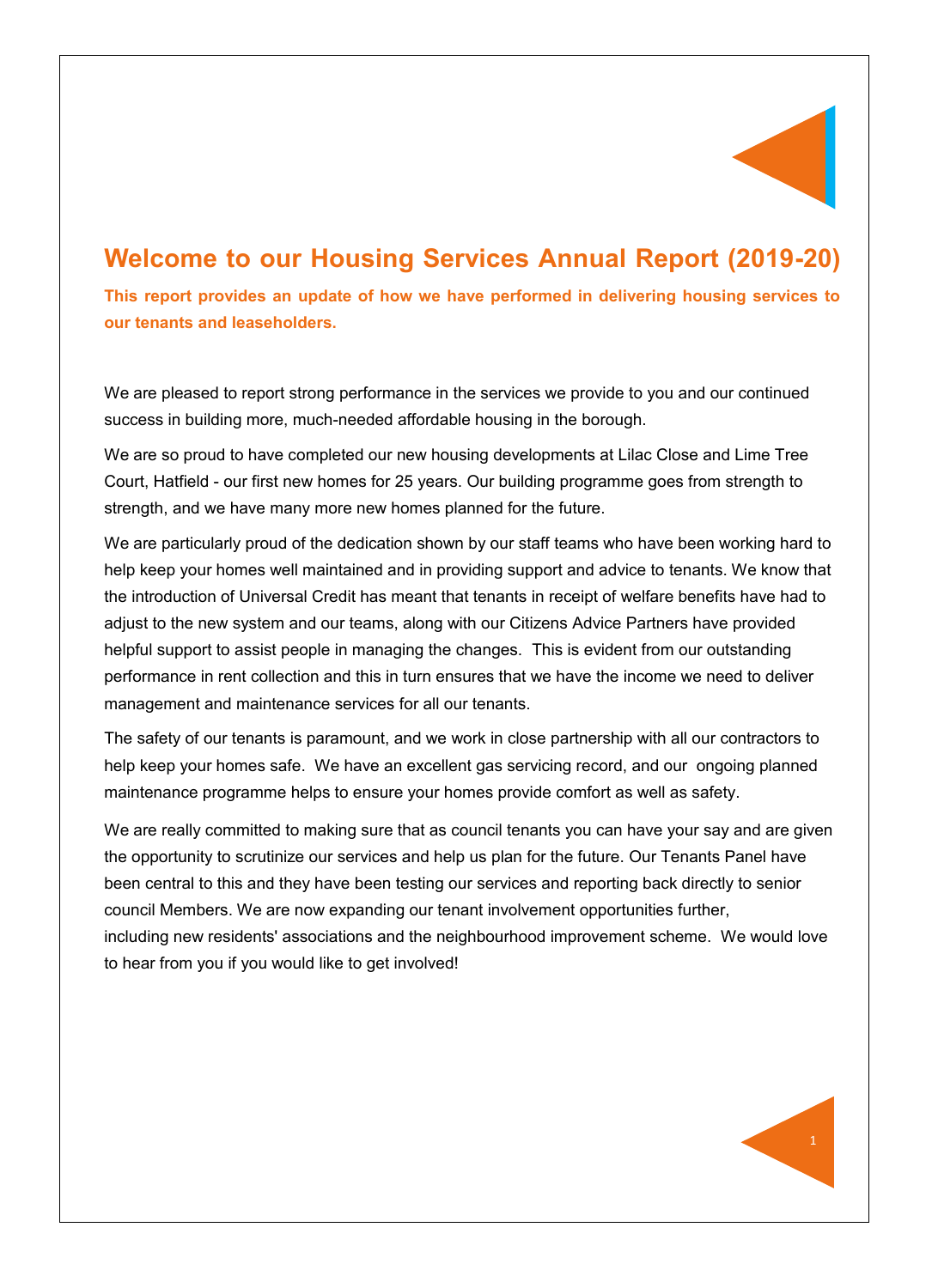

### **Meeting our Corporate Priorities**

Each year, the council publish a Corporate Action Plan that sets out our priorities against five key objectives. The plan explains our objectives and what we will do across all the council's services to achieve them.

#### **The five key priorities are:**

- **1. Our Community**
- **2. Our Environment**
- **3. Our Housing**
- **4. Our Economy**
- **5. Our Council**

Our housing priorities are aligned to these key objectives alongside key performance indicators that allow us to measure how well we are doing through the year.

To access a copy of our Action Plan 2019/20, visit the council website at:

[https://welhat.gov.uk/media/13800/Action](https://welhat.gov.uk/media/13800/Action-Plan-2019-20/pdf/Web_version.pdf)-Plan-2019-20/pdf/Web\_version.pdf

In setting our priorities for the service we consider the Regulatory Standards set by the Regulator for Social Housing (RSH). RSH is a national body which ensures that social housing tenants have safe homes to live in, pay a fair rent and are able to get involved in the decisions which affect them. Our Annual Report gives many examples of how we are meeting the standards. A full explanation of the standards and whether we comply is included at the end of this report.

 $\overline{2}$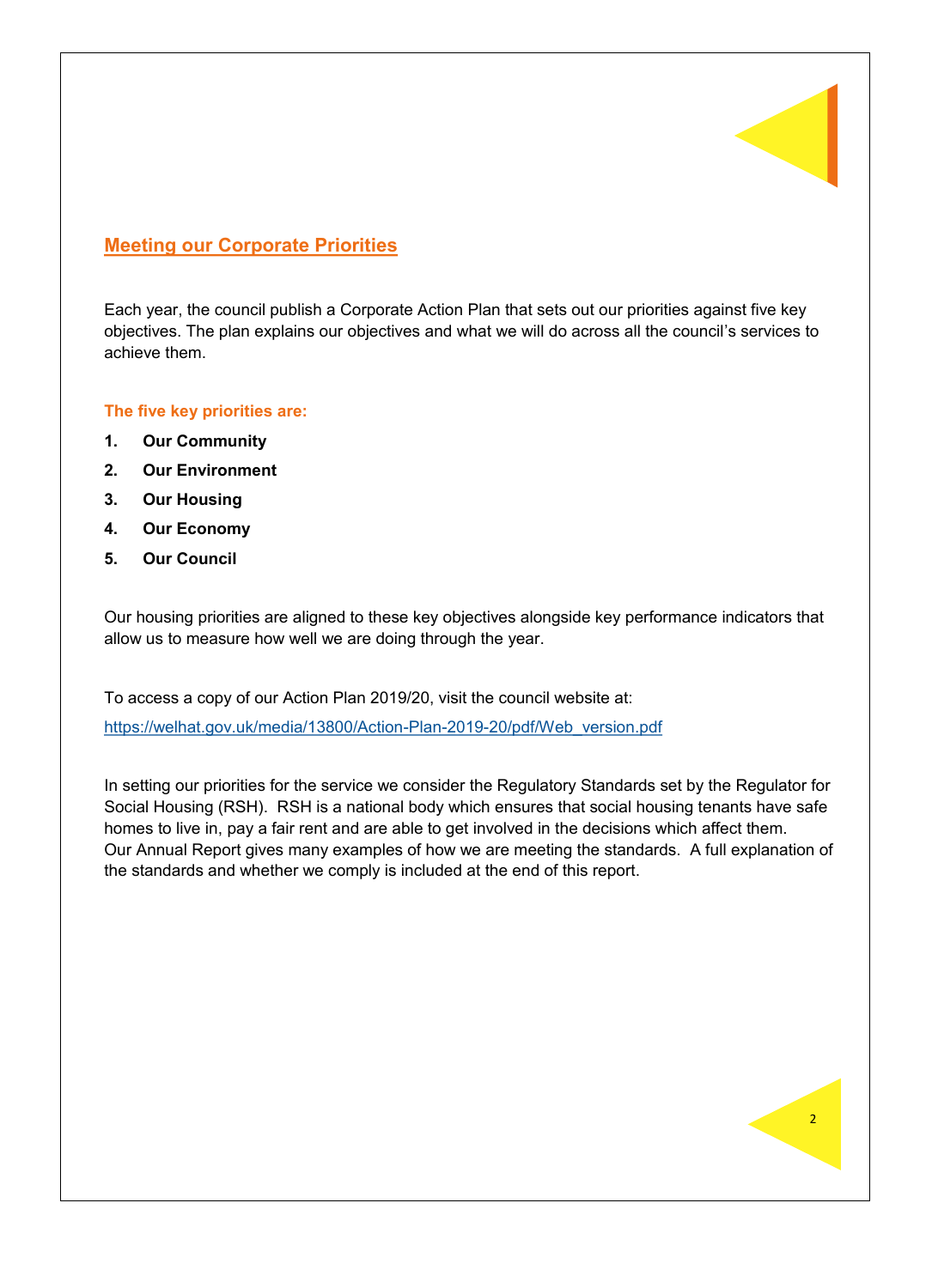## **Homes**



We manage over 10.000 properties of varying property types across the borough. Here we look at different types and size of properties, split by general rented homes needs and leasehold properties.

| <b>General Needs</b> |                           |      |                | <b>Number of Bedrooms</b> |                         |          |                         |                |
|----------------------|---------------------------|------|----------------|---------------------------|-------------------------|----------|-------------------------|----------------|
| <b>Property Type</b> | $\bf{0}$                  | 1    | $\overline{2}$ | 3                         | $\overline{\mathbf{4}}$ | 5        | $6\phantom{1}6$         | <b>Total</b>   |
| <b>Bungalow</b>      | 4                         | 401  | 748            | 5                         |                         |          |                         | 1158           |
| Flat                 |                           | 1455 | 800            | 38                        |                         |          |                         | 2293           |
| House                |                           | 13   | 1074           | 3761                      | 302                     | 13       | 4                       | 5167           |
| Maisonette           |                           | 7    | 60             | 69                        |                         |          |                         | 136            |
| Studio/bedsit        | 166                       |      |                |                           |                         |          |                         | 166            |
| <b>Total</b>         | 170                       | 1876 | 2682           | 3873                      | 302                     | 13       | $\overline{\mathbf{4}}$ | 8920           |
| Leasehold            | <b>Number of Bedrooms</b> |      |                |                           |                         |          |                         |                |
| <b>Property Type</b> | $\mathbf 0$               | 1    | $\overline{2}$ | 3                         | $\overline{\mathbf{4}}$ | 5        | 6                       | <b>Total</b>   |
| <b>Bungalow</b>      |                           |      | 10             |                           |                         |          |                         | 10             |
| Flat                 |                           | 617  | 477            | 61                        |                         |          |                         | 1155           |
| House                |                           |      |                |                           |                         |          |                         | $\overline{0}$ |
| Maisonette           |                           | 11   | 53             | 32                        |                         |          |                         | 96             |
| Studio/bedsit        | 59                        |      |                |                           |                         |          |                         | 59             |
| <b>Total</b>         | 59                        | 628  | 540            | 93                        | $\mathbf 0$             | $\bf{0}$ | $\boldsymbol{0}$        | 1320           |
|                      |                           |      |                |                           |                         |          |                         |                |
| <b>Total Managed</b> | 229                       | 2504 | 3222           | 3966                      | 302                     | 13       | $\overline{\mathbf{4}}$ | 10240          |



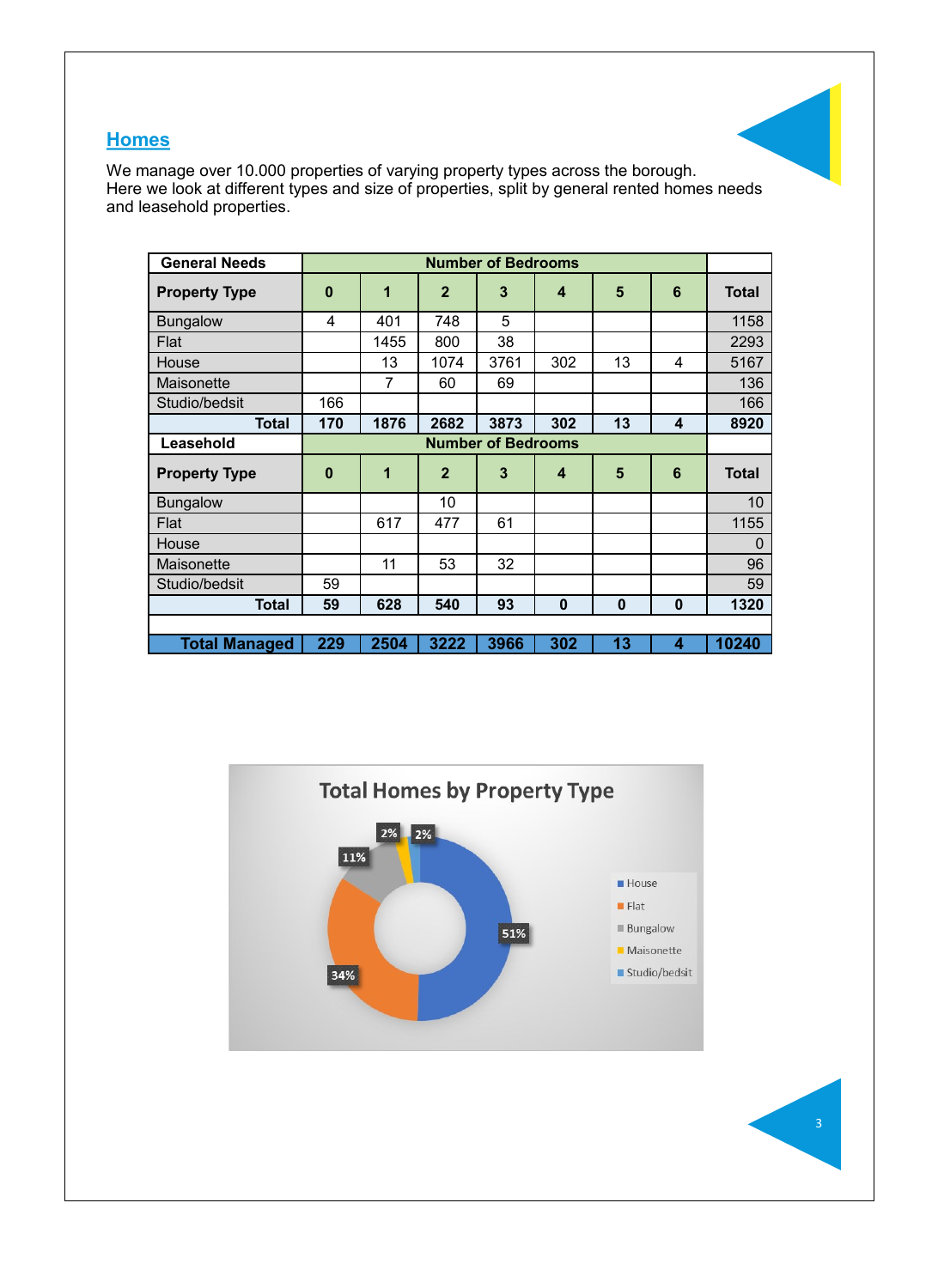#### **Maintaining Your Home**

During the year we continued to work closely with our contractors to maintain your home, develop the service and improve the customer experience.

We took 31,828 new repair calls between April 2019 and March 2020.

99.99% of the 28,198 repairs appointment made were kept, with only 4 appointments not kept.

We carried out 16,433 responsive repairs, with 15,720 (95.6%) completed right first time.



The council's Asset Team complies with the government's Decent Homes standard and reports accordingly to Cabinet, detailing compliance, and any "no access" properties. A balanced three year forward plan of work to help ensure compliance with Decent Homes is in place.

A rolling programme of 20% stock condition surveys per year is underway. This will be enhanced by a proposal to undertake additional stock condition surveys when a property is void (between tenancies). The stock condition surveys are used to aid budgeting / business planning, medium term financial forecasting and to aid strategic programming of work and asset investment / options appraisals.

4

#### **Our Asset team have:**

- Replaced 189 kitchens.
- Replaced 98 bathrooms.
- Replaced 69 roofs.
- Replaced 40 door entry systems.
- Carried out 5 lift replacements / refurbishments.
- Completed 88 window replacements.
- Carried out 1688 Electrical Rewires 257 (full rewires) / 1431 (partial rewires).
- Completed 690 Boiler and Heating installations and upgrades.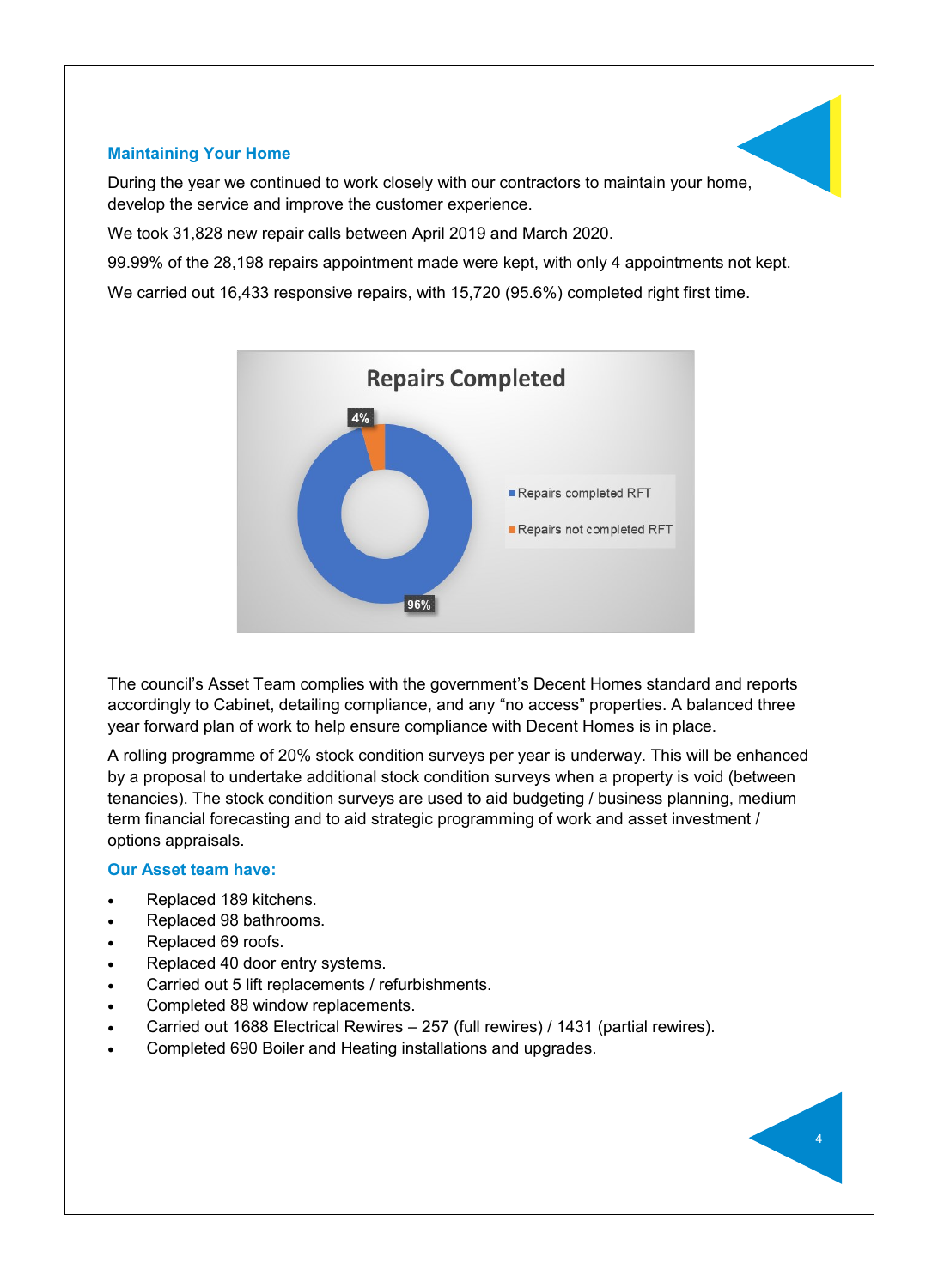# *Did you know?*

*Helping improve energy efficiency* - We have carried out several projects to improve the energy efficiency of council homes, including cavity wall insulation, loft insulation, energy efficient boilers and other measures to help address fuel poverty.13 properties have been identified as projects to improve the overall thermal performance of the building. This will include new windows/doors, new central heating, cavity wall and loft insulation. This will be funded under the governments voucher scheme grant.

**Providing aids and adaptions based on the needs of our tenants - 235 requests for adaptations** were received during the year (54 external works; 181 internal works). We carried out a range of internal and external works to help tenants remain in their homes and live independently.

#### **Meeting Housing Need**

Social housing is in high demand and we want to make the best use of our housing stock and resources to help meet local housing need. The council's Affordable Housing Programme has, to date, delivered over 320 new homes for local people with many more in the pipeline across Welwyn Hatfield.

#### *Did you know?*

- We rehoused 269 tenants through transfer
- We let 285 properties to families that needed a home
- We supported 74 tenants to move by way of mutual exchange
- We helped 17 tenants who were under occupying their home to move via our assisted transfer scheme

We provided 44 new homes via our Affordable Housing Programme – which included a brand new development of seven two bedroom and three bedroom houses at Little Mead, Hatfield; the redevelopment of 16 one bedroom flats at Northdown Road, Hatfield and a mix of two, three and four bedroom homes through our open market purchase programme.

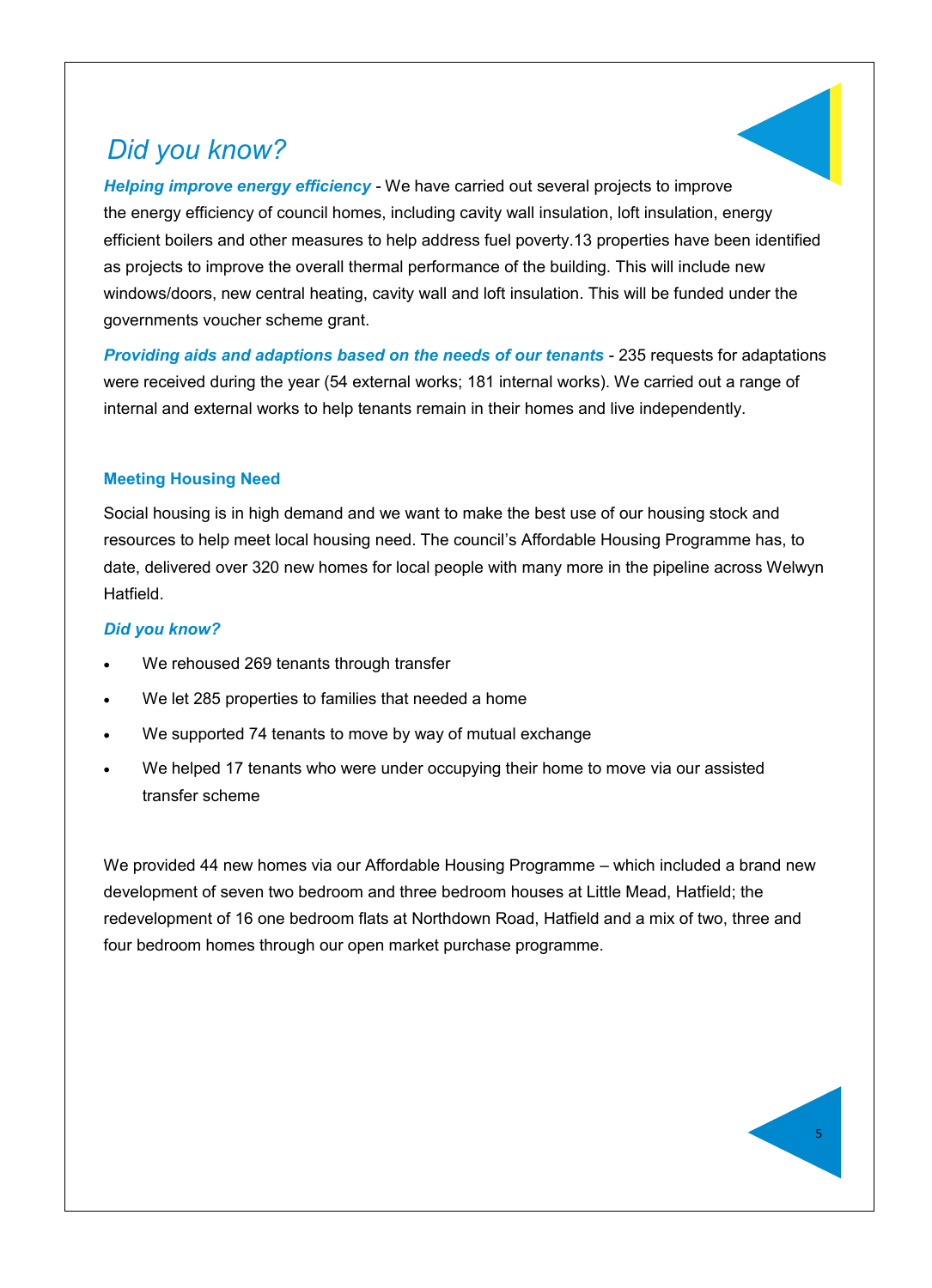

## **Involvement and Engagement**

Resident involvement and engagement are a key priority across the housing service, we value our tenants and leaseholders' views and want to ensure we give them opportunities to be involved in driving improvements and shaping how we deliver our services.

Our Resident Involvement and Community Engagement Team have been busy working with residents through the year, with 614 residents involved in various projects to shape and improve services or through accessing training opportunities to enhance their life chances. We have involved our residents in a variety of ways over the previous 12 months that includes;

| <b>Tenant Panel</b>                    | <b>Estate Audits</b>        | Neighbourhood               | <b>Resident Training</b> |
|----------------------------------------|-----------------------------|-----------------------------|--------------------------|
| <b>Meetings</b>                        |                             | <b>Improvement Bids</b>     | Opportunities            |
| <b>Reviewing Policies</b>              | <b>Scrutiny of Services</b> | <b>Community Clean</b>      | 'Your Voice'             |
| and Leaflets                           |                             | Up Days                     | magazine content         |
| <b>Annual Gardening</b><br>Competition | <b>Satisfaction Surveys</b> | 'Love Hatfield'<br>Campaign | Healthfest               |

### **We need your help!**

We are reviewing the ways in which residents, tenants and leaseholders can get involved, including developing a new strategy that sets out our commitment to working with residents to help shape the services they receive.

We would encourage as many residents as possible to get involved and to have your say. If you're interested or would just like to find out more about how you can get involved, please contact our team who will be happy to have a chat with you about the many opportunities available.

Please contact us by emailing us at neighbourhoods@welhat.gov.uk

### **Tenancy**

Our priority it to try to let our properties as quickly as possible, to families who need them and can have a place to call home. Ensuring the length of time that properties remain empty is kept to a minimum, we can reduce the amount of rent lost on our properties after they become vacant and in turn invest more money in providing services and maintaining our homes.

The void time for this financial year has remained consistent at just over 18 days on average, the same as in 2018/19. We continue to review our processes and work hard with our contractors to improve how we work to make changes where possible, to improve efficiency.

#### **Our Tenancy Support Service**

The past year has been very challenging for some of our tenants. The continued roll-out of universal credit has also had an impact on many households across the borough.

We provide intensive, personalised support packages to help prevent households becoming homeless for reasons such as rent arrears or other breach of tenancy. Where other help has been needed, we have also put people in touch with specialist agencies.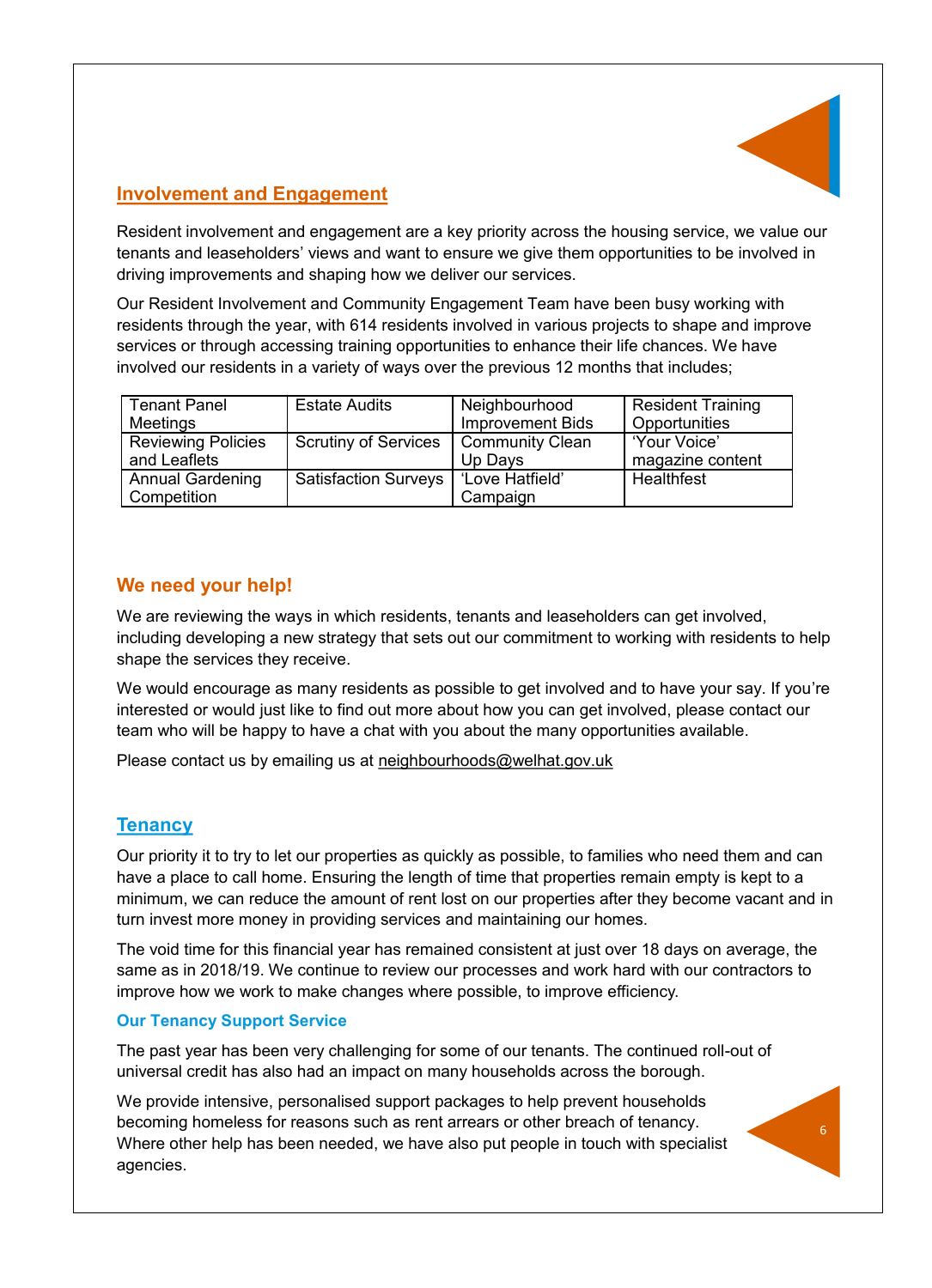### **Home Ownership**

The Homeownership Team manages the accounts and charges for leaseholders, managing a wide range of services, including:

- Managing service charge and major works accounts and billing
- Processing Right to Buy applications
- Property purchases
- Managing leaseholder leases

A leaseholder handbook is available and provides a central place for all the information a leaseholder could possibly need after they have purchased their home.

Tenants can purchase their council home through their Right to Buy. Last year we sold 50 properties, an increase from 35 during 2018/19.

### **Neighbourhood and Community**

We have a passionate and committed Neighbourhood Team who are dedicated to working with our residents to improve the neighbourhoods and communities they live in.

We are committed to delivering the best housing service we can for tenants and leaseholders and by continually reviewing the way we work we are now working more effectively across our communities.

We are committed to improving our neighbourhoods to ensure they are safe, clean and pleasant places to live in. The Neighbourhood Improvement Bid Scheme is starting to deliver projects that help us achieve this, with many more in the pipeline to be delivered in future.

The bookings on our community buses have increased, meaning that we transported 2581 residents from across the borough to events, community centres, shopping trips and trips to the seaside. This has enabled social inclusion and helps older people live as independently as possible.

We have developed a new sheltered housing brochure which promotes the benefits and services that residents can expect when moving into independent living accommodation that is managed by the council.

The 24-hour Control Centre received over 100,000 calls via the emergency call equipment installed in residents' homes.

#### **Thank you to tenants and leaseholders who….**

- Have helped us by keeping the communal areas of blocks free from bikes, prams and discarded rubbish.
- Worked with us to continue to maintain their gardens to a good standard.
- Gave us their views, through consultation and feedback on a range of issues and projects.
- Helped by providing us with evidence to take action against problematic tenants and their visitors.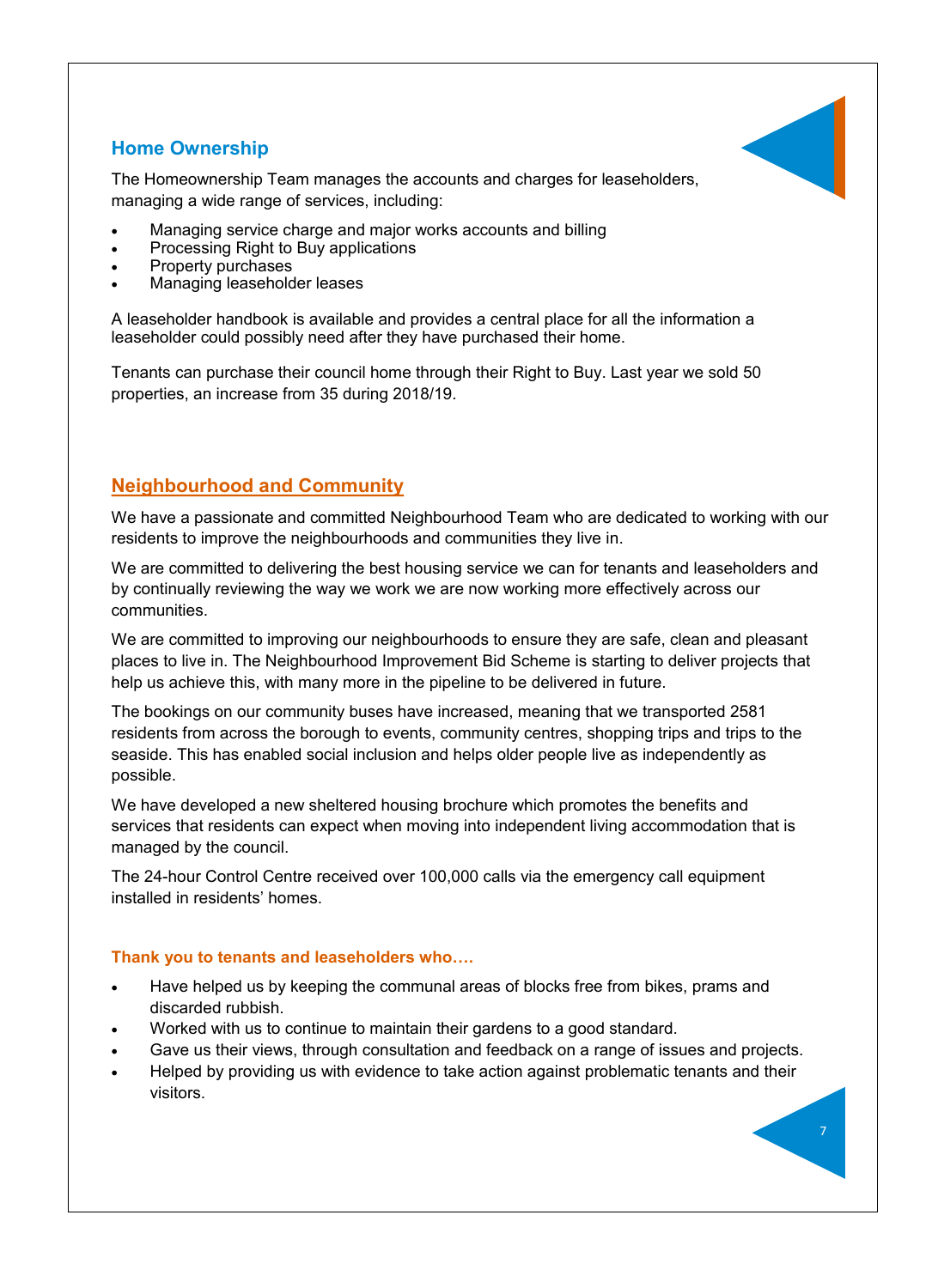### **Preventing and Tackling Anti-Social Behaviour**



The safety of our people who live, work and visit Welwyn Hatfield is paramount and we have reviewed how we respond and manage anti-social behavior (ASB) across the borough.

We now have five full-time members of staff to deliver a proactive approach to investigate and manage anti-social behavior incidents across the borough. This ensures we have the correct resources to ensure we can keep people in the borough safe.

We have introduced satisfaction surveys to capture how effectively we have handled resident's complaints of ASB. Since introducing the survey, 100% of those residents surveyed have been satisfied with how we handled their complaint.

#### **Did you know?**

We are now holding regular online ASB surgeries in partnership with the police. This is a really effective tool giving residents real-time access to raise and discuss their concerns about anti-social behaviour in their communities.

Through the last year, we have successfully managed ASB and carried out enforcement to prevent ASB in our communities. We have obtained:

- 8 Closure Orders for properties with drug related anti-social behavior
- 13 injunctions to stop people committing ASB
- 35 Community Protection Notice Warnings, of which 10 Community Protection Notices were served to protect communities from ASB
- 8 evictions against serious perpetrators of ASB in the borough

### **Value for Money**

Our rent arrears increased slightly from 1.40% to 1.51% over this year, although this was better than target. This slight increase was expected due to us seeing an increase in Universal Credit cases from 980 to 1585 over the course of the year.

The team have developed a really effective partnership with the Department for Work and Pensions who, through early interventions are able provide support to residents transitioning onto Universal Credit to ensure they maintain regular rent payments and do not get into rent arrears. Rent arrears for those residents in receipt of Universal Credit reduced from 5.44% (2018/19) to 4.69% this year, a clear indication that the partnership is delivering on its objectives of supporting residents moving over to the new benefit.

The team collected just under 100% (99.3%) of the rent charged which is really strong performance and ensures that we are able to continue to invest in our services to tenants, supporting people and improving our neighbourhoods and communities.

This excellent performance was recognised through achieving external recognition with an award of excellence from the Housing Quality Network (HQN). The accreditation mark awarded by HQN is a visible sign Welwyn Hatfield not only meets or exceeds good practice standards but is also proud to offer a best-in-class service to its tenants and residents. The accreditation demonstrates that our services have been scrutinised by a reputable and independent organisation and found to meet exacting standards and is a measure of confidence that customers, clients and partners will recognise and trust.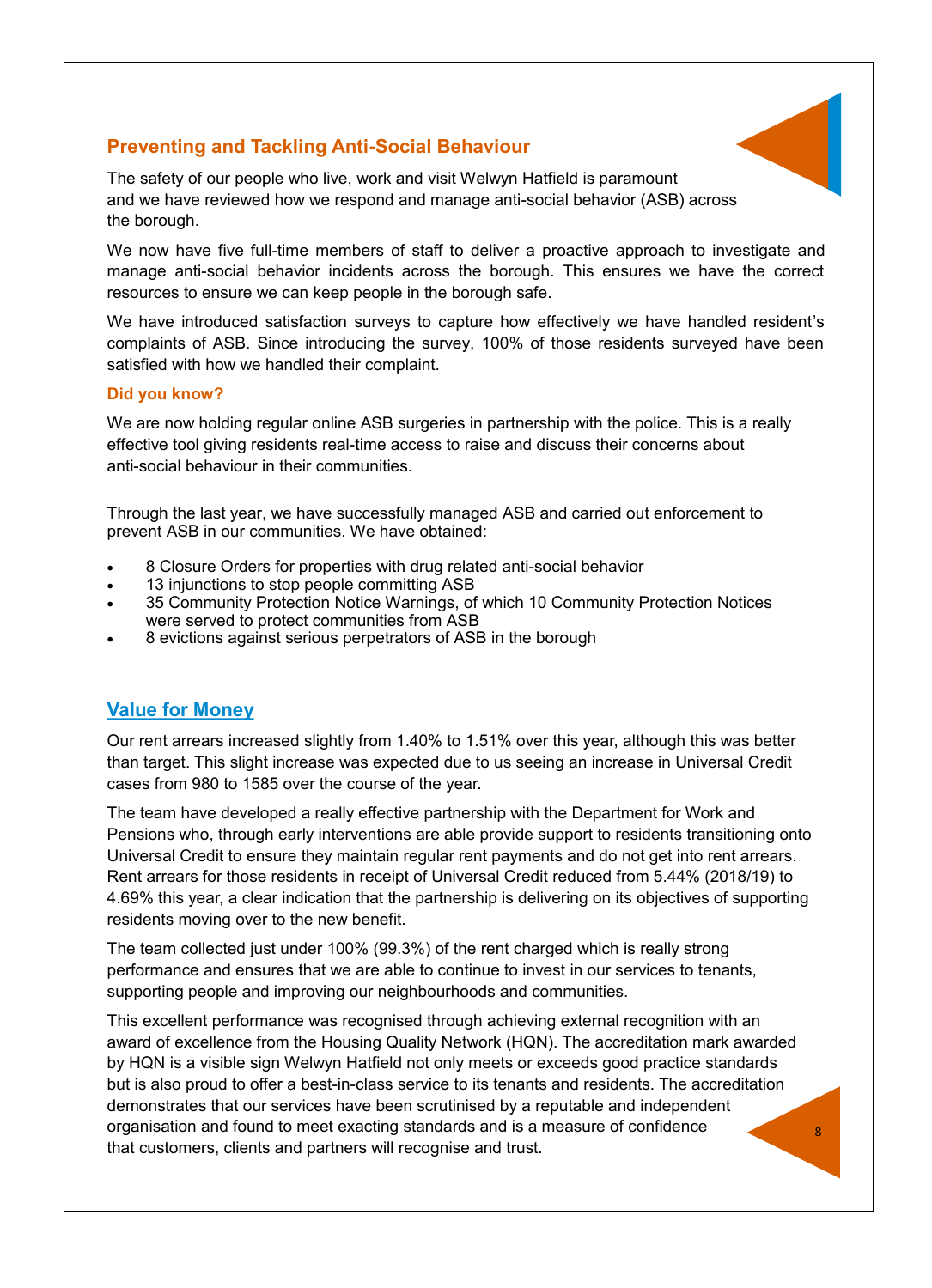#### **How your rent is spent**

Welwyn Hatfield Borough Council has in excess of 10,000 Council homes and in 2019/20 rental income was £48.7 million. This diagram shows how that money was spent.



## **Complaints and Compliments**

Customer feedback is important as we use it to make improvements to the services you receive.

We received 238 complaints during 2019/20, compared to 239 during 2018/19.

The average time from receipt to resolution of complaint increased slightly from 29 days in 2018/19, to 31 days in 2019/20.

84% of complaints were responded to within our corporate timescale of 10 days.

Only 12 of the 238 (5%) complaints received were escalated to stage two of the complaints process.

As well as complaints, we also record 47 compliments from tenants in 2019/20.

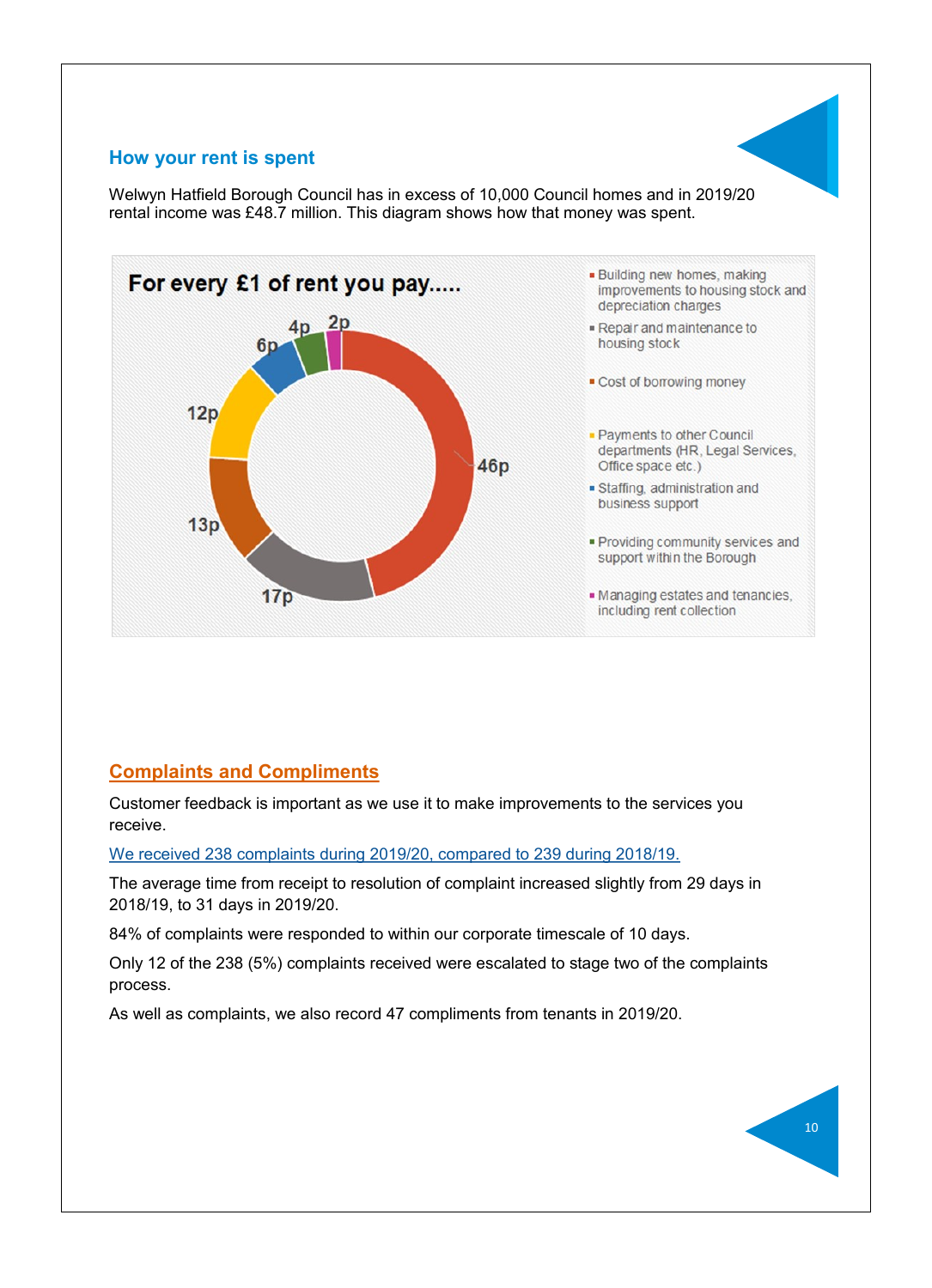## **Key Performance Highlights 2019-20**

**How are we doing -** These are our Key Performance Indicators and major projects by which we use to measure performance and improve our services.







|  |  | rΩ<br>.<br>◡◡ | . .<br>'vea |
|--|--|---------------|-------------|
|--|--|---------------|-------------|

| <b>Brief description of KPI</b>                                                     | <b>Target</b> | 2019/20 Year End | <b>Achievement</b> |
|-------------------------------------------------------------------------------------|---------------|------------------|--------------------|
| Housing repairs appointments made<br>and kept                                       | 95%           | 99%              |                    |
| Satisfaction with repairs and<br>maintenance                                        | 92%           | 90.31%           |                    |
| Repairs completed right first time                                                  | 90%           | 96.6%            |                    |
| Properties with a valid gas safety<br>certificate                                   | 100%          | 99.7%*           |                    |
| Tenant arrears as a percentage of the<br>annual rent debt                           | 2.2%          | 1.51%            |                    |
| Evictions due to rent arrears as a<br>percentage of council rented stock<br>managed | 0.3%          | 0.19%            |                    |
| Average void property re-let time for<br>standard council homes in days             | 18 Days       | 18.78 Days       |                    |
| Time for mobile wardens to attend an<br>emergency alarm call                        | 12 Minutes    | 10.71 Minutes    |                    |

\* This represents the position on the last day of the financial year. We monitor this weekly and over the year we generally achieve 100% compliance.

Where we have not achieved our high standards of performance, we have looked at how we can improve in these areas next year. We have implemented local service improvement plans to address areas where we have fallen short. We will be reviewing current processes, listening to your feedback, and making changes to how we deliver services where possible.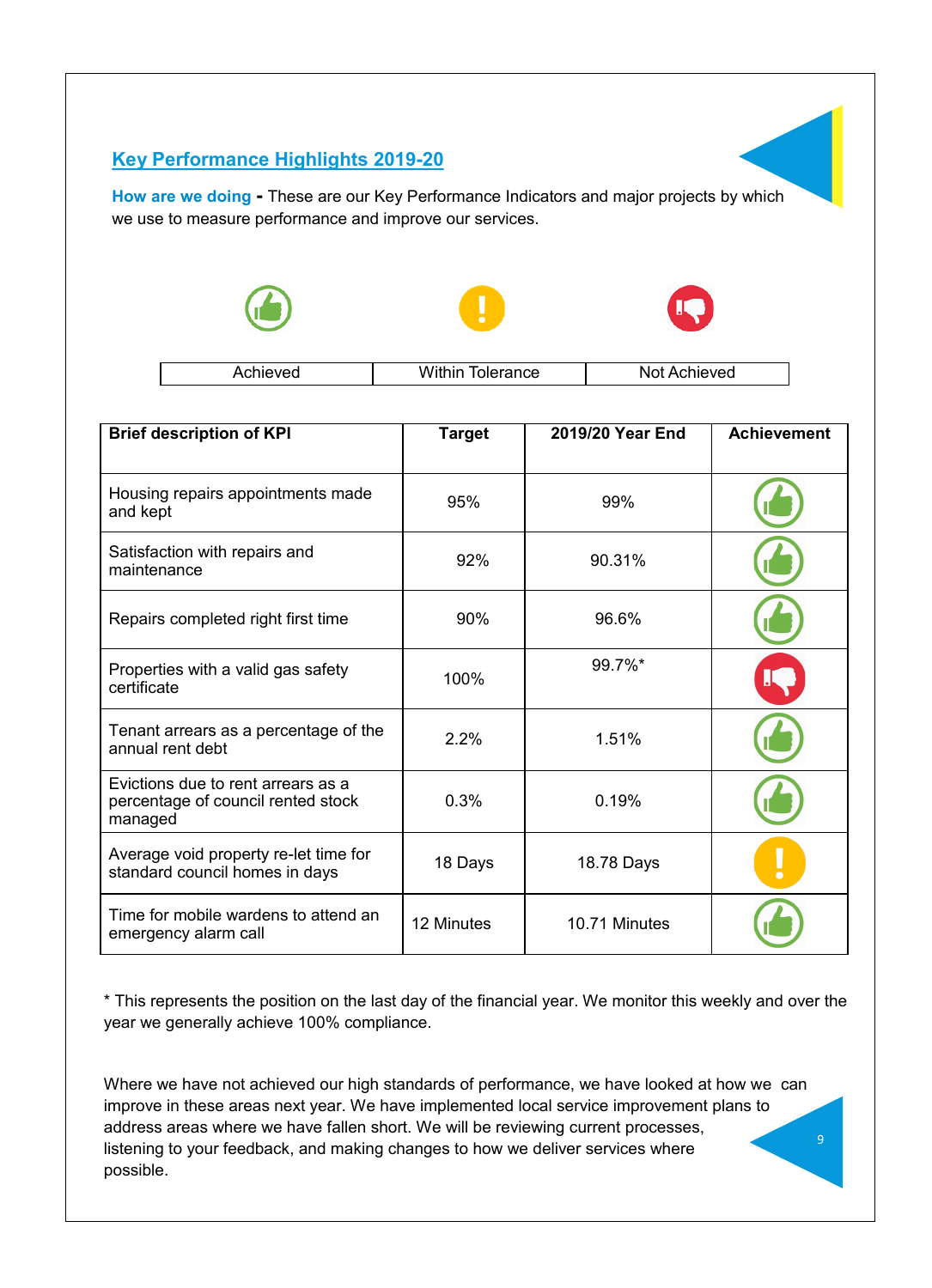## **Key Action Highlights 2019-20**



| <b>Project Action Description</b>                                                                                                                                                                                                   | <b>Target Date</b> | <b>Achievement</b> |
|-------------------------------------------------------------------------------------------------------------------------------------------------------------------------------------------------------------------------------------|--------------------|--------------------|
| Explore and implement where possible options for the provi-<br>sion of on-line surgeries for advice and support on anti-social<br>behaviour over the internet and/or smart device.                                                  | December<br>2019   |                    |
| Explore options for increasing promotion of the Jim McDonald<br>Centre and its activities through the use of social media and<br>other promotional opportunities.                                                                   | <b>March 2020</b>  |                    |
| Complete and publish an Asset Management Strategy. This<br>will include aligning our stock investment strategy with hous-<br>ing needs and ensuring our stock is maintained to a good<br>standard meeting all regulatory standards. | <b>March 2020</b>  |                    |
| Publish the council's Housing, Homelessness and Rough<br>Sleeping Strategy and Action Plan 2019-24 setting out how<br>we will provide local people with opportunities to access good<br>quality homes.                              | September<br>2019  |                    |

## **Looking Forward**

Here we take a quick look at some of the key priorities and objectives for the coming year during 2020/21**.**

- Develop and deliver a new 'Right Sizing' project to ensure we make best use of the council's housing stock and encourage and improve tenant mobility to the right size property.
- Implement a new tenancy audit framework to improve identification of tenancy fraud and ensure that homes are used by those that need them
- Achieve 'Crystal Mark' accreditation for all ASB case management letters
- Deliver the re-procurement of the housing maintenance contract for all council housing repairs and maintenance services
- Commence and progress work on an exemplar sheltered housing scheme of 90 new independent living homes
- Actively identify, develop and implement new housing schemes and developments to support the ongoing pipeline of 500 new affordable homes
- Launch a new housing company to help to meet local housing need in the borough.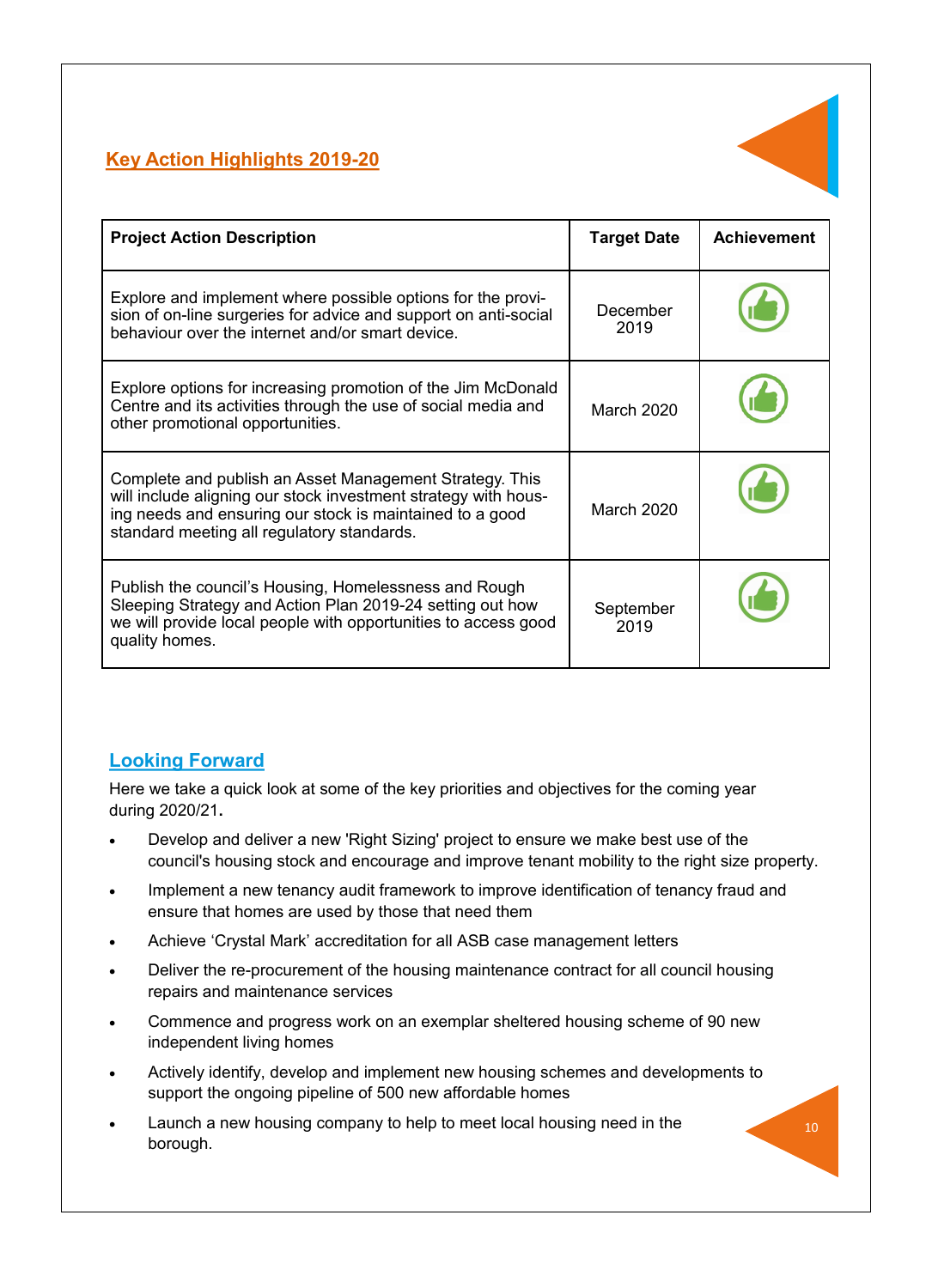### **Equal opportunities for our tenants**

Our council is committed to providing fair access to all of our tenants and housing applicants. The council has a published Equalities Policy and Equalities Scheme, which sets out our approach and the steps we take to make sure that people with protected characteristics are not treated less favourably. The council produces an action plan which is updated every year and published on our website.

Equalities at Welwyn Hatfield Borough Council are owned by everyone and our steering group is made up of senior staff from all service areas in the council and the Leader of the Council is a member of the group.

All staff receive equalities training, tailored to their role within the council and we work with contractors to make sure they follow the council's approach. We carry out equality impact assessments whenever a new service is being planned, or changes made to our existing services. All committee reports for Members set out the impact of new policies on people with protected characteristics.

You can find more information on Equalities at Welwyn Hatfield Borough Council here

**<https://welhat.gov.uk/equality>**

### **Providing easy access to our services**

The council has recently developed a new Customer Service Strategy, based on a customer service commitment to all residents, including our tenants. There was a wide consultation process, including the Tenants Panel.

The customer service strategy is closely linked to our Equalities Policy, to ensure that the needs of our diverse residents are taken into account when providing access to our services. The council is also developing a new digital strategy and next year we will be investing in a new customer relations management system, which will provide a more customer-centered approach to transactions with the council. This, coupled with our new easy-to navigate, mobile-friendly website is really improving the experience of our tenants.

You can find more information about our Customer Service Strategy and Commitments here:

**[https://welhat.gov.uk/media/14984/Customer](https://welhat.gov.uk/media/14984/Customer-Service-Strategy/pdf)-Service-Strategy/pdf**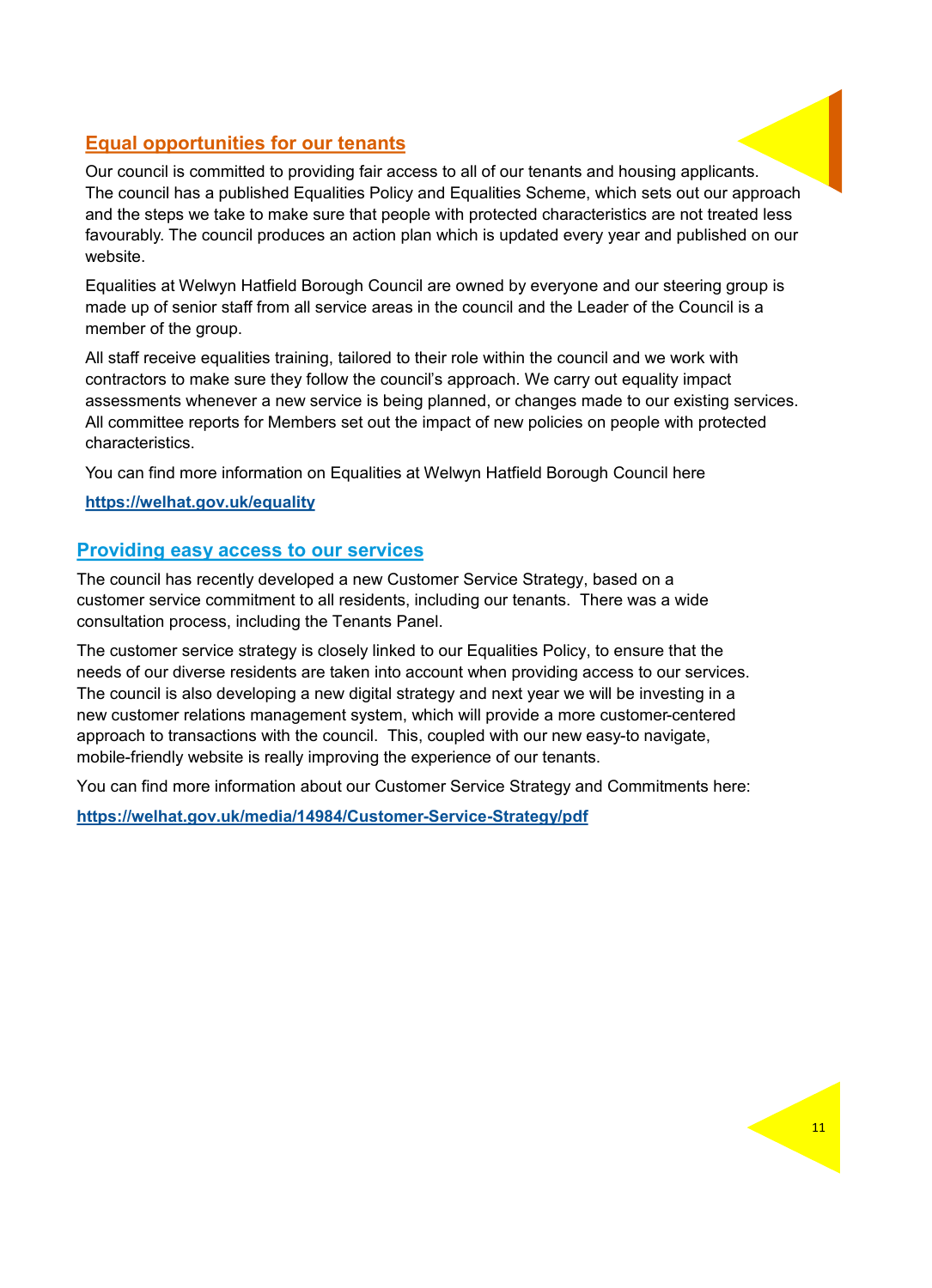

| Have we met the standard?                                   |                                                                                                                                                                                                        | How we are working to improve our<br>service                                                                                                                                                                          |
|-------------------------------------------------------------|--------------------------------------------------------------------------------------------------------------------------------------------------------------------------------------------------------|-----------------------------------------------------------------------------------------------------------------------------------------------------------------------------------------------------------------------|
| <b>Home Standard</b>                                        |                                                                                                                                                                                                        |                                                                                                                                                                                                                       |
| <b>Quality of</b><br><b>Accommodation</b>                   | A programme of stock<br>condition surveys (20% per year).<br>Void letting standard.                                                                                                                    | Stock condition surveys carried out to<br>voids from March 21.<br>Repairs reporting interface with Mears<br>from March 21.                                                                                            |
|                                                             | Voids performance (key to key)<br>monitored and reported as a<br>principal KPI.                                                                                                                        | Review of key to key voids process<br>commence in September 2020.                                                                                                                                                     |
| <b>Repairs and</b><br><b>Maintenance</b>                    | Range of KPIs across our<br>partnering contracts (primarily<br>Mears) were met.<br>Post inspection regime in place.                                                                                    | Trialing software to help tenants to<br>engage directly with Mears to improve<br>customer service by enabling them to<br>change repair appointments online.<br>Streamlined phone system to better<br>serve customers. |
|                                                             |                                                                                                                                                                                                        | Enhanced software to combine<br>databases for servicing, asset<br>management and repairs logging.                                                                                                                     |
| <b>Tenancy Standard</b>                                     |                                                                                                                                                                                                        |                                                                                                                                                                                                                       |
| <b>Allocations and</b><br><b>Mutual</b><br><b>Exchanges</b> | We have clear policies on both<br>Allocations and Mutual Exchanges,<br>both available to residents on the<br>council's website.<br>Our Allocations Policy sets out                                     | We carry out periodic reviews of our<br>policies to ensure our approach makes<br>best use of our stock and we can<br>consider future impacts on housing<br>demand and need.                                           |
|                                                             | clearly how we assess and<br>prioritise housing applications.                                                                                                                                          | We are moving many of our services to<br>digital online self-service options.                                                                                                                                         |
|                                                             | We have a dedicated panel review<br>process for considering and<br>deciding on exceptional cases to<br>ensure decisions are clear,<br>transparent and wider issues and<br>implications are considered. |                                                                                                                                                                                                                       |
|                                                             | We provide access to online<br>services to enable tenants to<br>exchange their tenancy by way<br>of a mutual exchange.                                                                                 |                                                                                                                                                                                                                       |
|                                                             | The application process and<br>bidding process is all online.                                                                                                                                          |                                                                                                                                                                                                                       |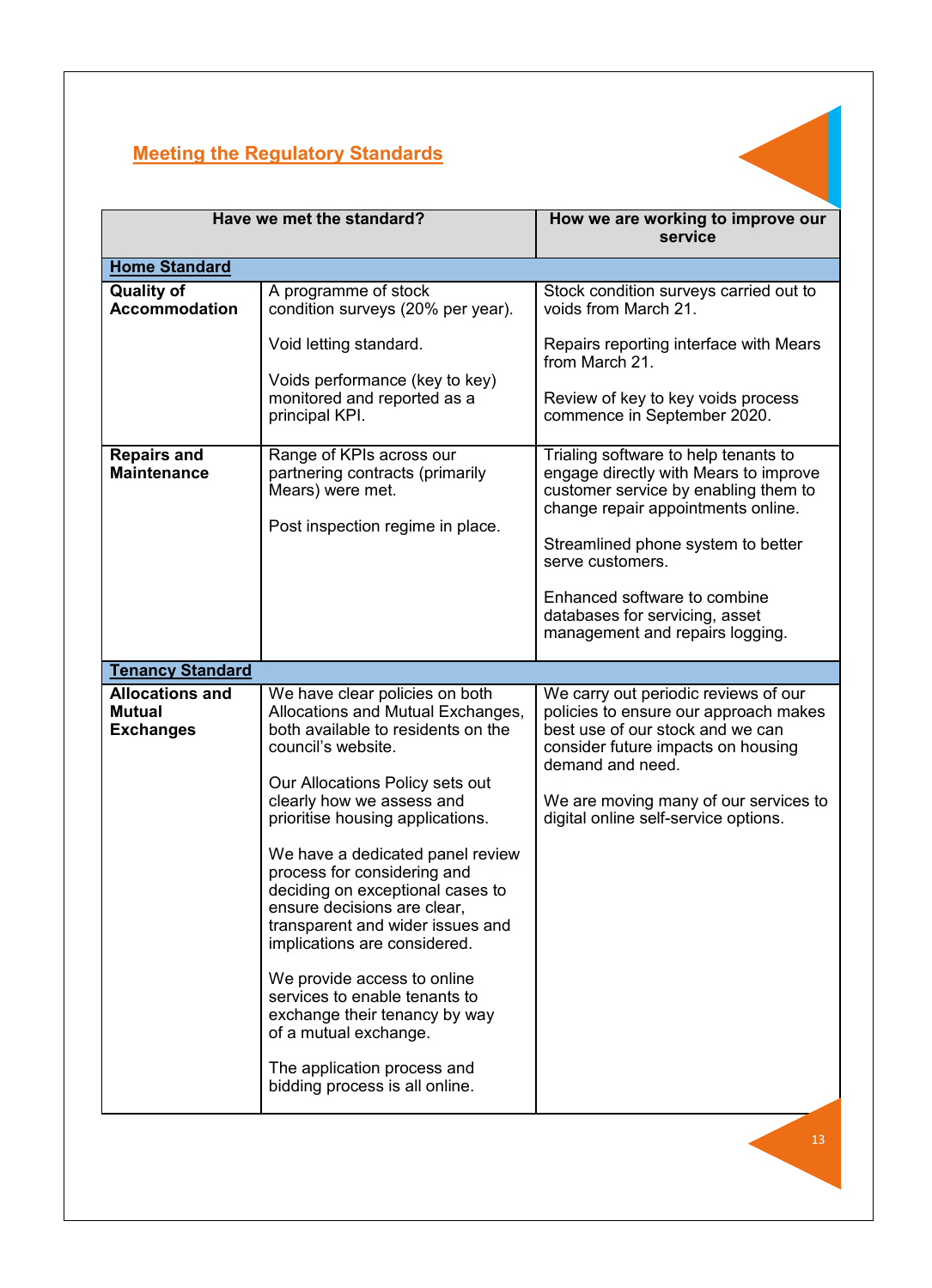|                                          | Have we met the standard?                                                                                                                                                                                                                                                                                                                                                                         | How we are working to improve our<br>service                                                                                                                                                                         |
|------------------------------------------|---------------------------------------------------------------------------------------------------------------------------------------------------------------------------------------------------------------------------------------------------------------------------------------------------------------------------------------------------------------------------------------------------|----------------------------------------------------------------------------------------------------------------------------------------------------------------------------------------------------------------------|
| <b>Tenancy Standard</b>                  |                                                                                                                                                                                                                                                                                                                                                                                                   |                                                                                                                                                                                                                      |
| <b>Tenure</b>                            | We offer both secure lifetime and<br>flexible tenancies for five years for<br>our general needs properties.<br>We managed tenancy reviews for<br>flexible tenancies in line with our<br><b>Tenancy Policy.</b><br>Where breaches of tenancy occur,<br>we will investigate and enforce<br>such breaches in line with the<br>relevant legal options available.                                      | We periodically review our Tenancy<br>Strategy to ensure our strategic<br>approach to tenure is aligned to meet<br>local housing need across both our<br>own and local registered providers<br>housing stock.        |
|                                          | <b>Neighbourhood and Community Standard</b>                                                                                                                                                                                                                                                                                                                                                       |                                                                                                                                                                                                                      |
| Neighbourhood<br><b>Management</b>       | We carry out regular inspections<br>of all our neighourhoods areas,<br>working with our contractors to<br>ensure these are maintained and<br>are kept clean and safe.<br>Where possible, we engage with<br>Neighbourhood Champions.                                                                                                                                                               | This service is under review to explore<br>different models for delivery that<br>provides both an enhanced service<br>offer as well as value for money for<br>service chargeable costs.                              |
| <b>Local Area</b><br><b>Co-operation</b> | We deliver a programme of<br>resident training courses to<br>enhance the life chances of<br>residents and to help reduce<br>worklessness across the borough.<br>We have an in-house tenancy<br>support service (in partnership<br>with Herts County Council) and<br>local partnership with Citizen's<br>Advice who supports tenants who<br>are finding it difficult to manage<br>their tenancies. | We are always looking for ways of how<br>we can improve local partnerships and<br>engagement opportunities with our<br>tenants. This will be included as we<br>develop a new engagement and<br>involvement strategy. |
| <b>Anti-Social</b><br><b>Behaviour</b>   | We have a ASB Strategy and<br>Policy in place that sets out our<br>approach to tackling ASB across<br>the borough.                                                                                                                                                                                                                                                                                | We are moving many of our services to<br>digital online self-service options and<br>want to explore further opportunities for<br>digital access to self-service for ASB.                                             |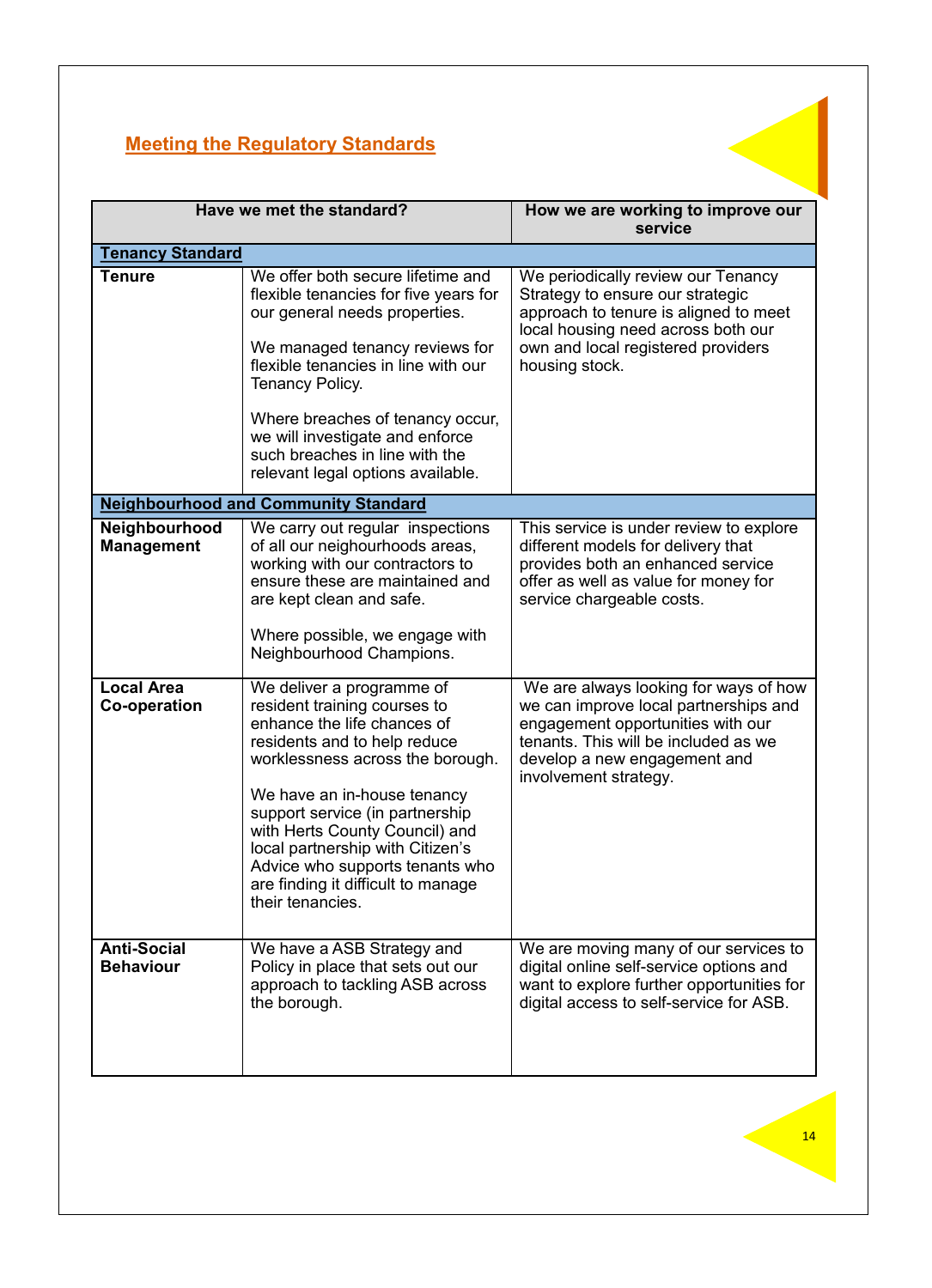

| Have we met the standard?                                          |                                                                                                                                                                                                                                                                                                                                                                                                                                                                                                                                                                                                                                                                         | How we are working to improve<br>our service                                                                                                                                                                                                                                                                                                      |  |  |  |
|--------------------------------------------------------------------|-------------------------------------------------------------------------------------------------------------------------------------------------------------------------------------------------------------------------------------------------------------------------------------------------------------------------------------------------------------------------------------------------------------------------------------------------------------------------------------------------------------------------------------------------------------------------------------------------------------------------------------------------------------------------|---------------------------------------------------------------------------------------------------------------------------------------------------------------------------------------------------------------------------------------------------------------------------------------------------------------------------------------------------|--|--|--|
|                                                                    | <b>Neighbourhood and Community Standard</b>                                                                                                                                                                                                                                                                                                                                                                                                                                                                                                                                                                                                                             |                                                                                                                                                                                                                                                                                                                                                   |  |  |  |
| <b>Anti-Social</b><br><b>Behaviour</b>                             | We work with all relevant agencies<br>through various partnership groups,<br>CSP, Police, Registered Providers,<br>etc. to develop a collaborative<br>approach to prevent and tackle<br>ASB.<br>We are successful in utilising all<br>appropriate enforcement tools<br>available monitor these outcomes,<br>cases numbers and satisfaction<br>with case handling.                                                                                                                                                                                                                                                                                                       |                                                                                                                                                                                                                                                                                                                                                   |  |  |  |
|                                                                    | <b>Tenant Involvement and Empowerment Standard</b>                                                                                                                                                                                                                                                                                                                                                                                                                                                                                                                                                                                                                      |                                                                                                                                                                                                                                                                                                                                                   |  |  |  |
| <b>Customer Service,</b><br><b>Choice and</b><br><b>Complaints</b> | We provide information and<br>services that are appropriate to<br>individuals needs and our customer<br>service standards reflect this.<br>We have a clear corporate<br>Complaints Policy which sets out<br>the council's approach to managing<br>complaints. This complies with<br>current housing sector standards for<br>compliance management.                                                                                                                                                                                                                                                                                                                      | We are enhancing our digital offer for<br>tenants who wish to complain,<br>allowing them to log complaints,<br>track its progress receive contact in<br>a way that is preferred by the<br>customer.<br>We are enhancing our performance<br>framework on complaints, including<br>an enhanced approach to monitor<br>outcomes and lessons learned. |  |  |  |
| <b>Involvement and</b><br><b>Empowerment</b>                       | We have an active Tenant and<br>Leaseholder Scrutiny Panel who<br>are the voice of tenants and have a<br>wide range of opportunities to<br>influence and be involved in<br>shaping services. The panel are<br>regularly involved in the following:<br>Reviewing and providing<br>feedback on housing-related<br>policies and strategies.<br>Carry out scrutiny of<br>performance through panel<br>meetings and are represented at<br>formal council meetings, i.e.<br><b>Cabinet Housing Panel.</b><br>Attend neighbourhood<br>$\bullet$<br>inspections as Neighbour hood<br>Champions.<br>Propose ideas and suggestions<br>to improve the local areas they<br>live in. | We need to develop a new Resident<br><b>Involvement and Engagement</b><br>Strategy that sets out a more<br>ambitious and comprehensive suite<br>of involvement options which will<br>allow more tenants to get involved on<br>a more regular basis.<br>15                                                                                         |  |  |  |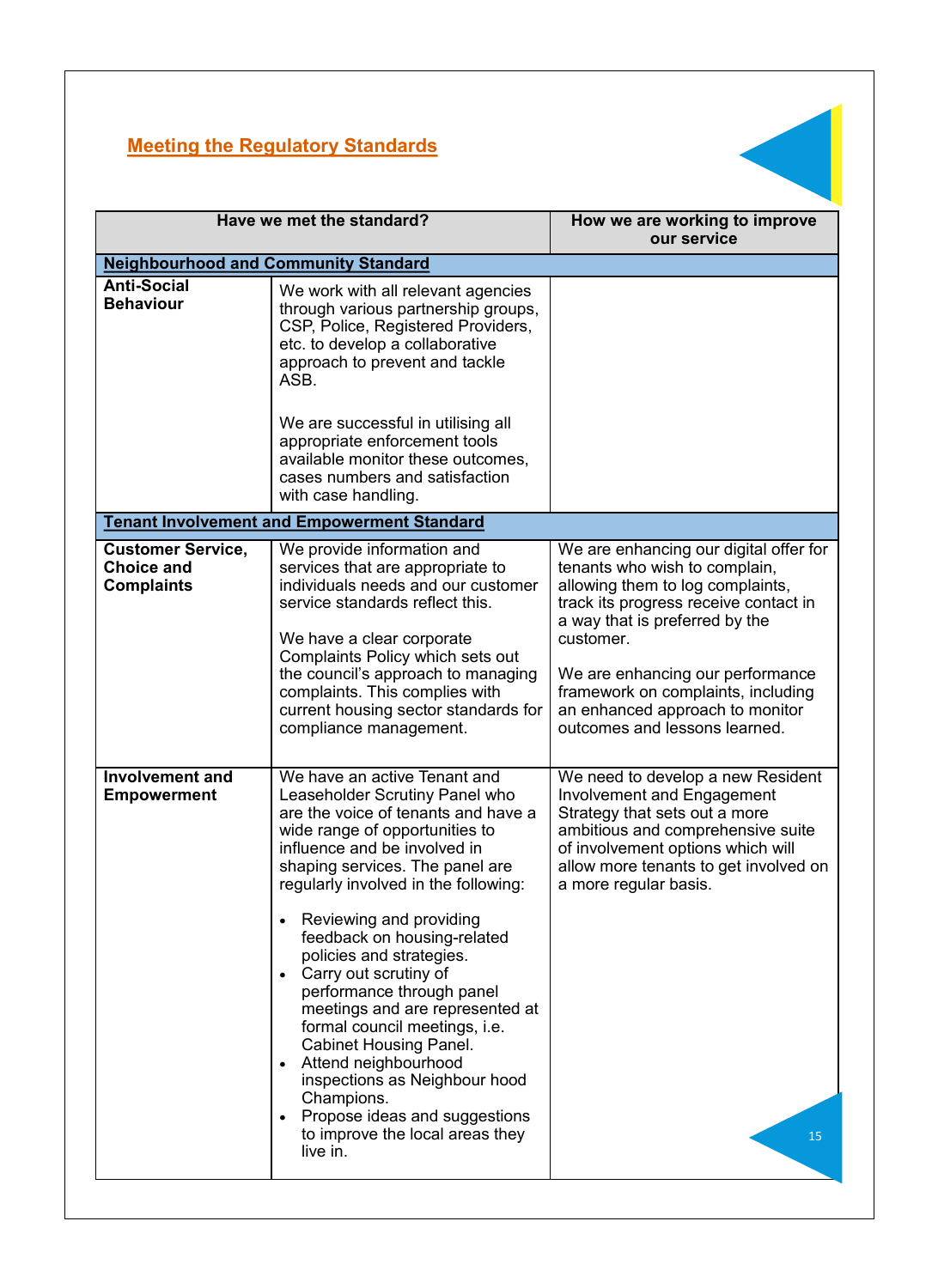

| Have we met the standard?                                                    |                                                                                                                                                             | How we are working to improve<br>our service                                                                                                                                                                      |  |
|------------------------------------------------------------------------------|-------------------------------------------------------------------------------------------------------------------------------------------------------------|-------------------------------------------------------------------------------------------------------------------------------------------------------------------------------------------------------------------|--|
| <b>Tenant Involvement and Empowerment Standard</b>                           |                                                                                                                                                             |                                                                                                                                                                                                                   |  |
| <b>Understanding and</b><br>responding to the<br>diverse needs of<br>tenants | We have an Equality and<br>Diversity Policy, with a strategic<br>steering group responsible for<br>overseeing equalities initiatives<br>across the council. | We need to understand our<br>customers better to enable us to<br>truly shape services to individual<br>needs. Although this is captured for<br>many residents, this is not<br>completely up to date for everyone. |  |